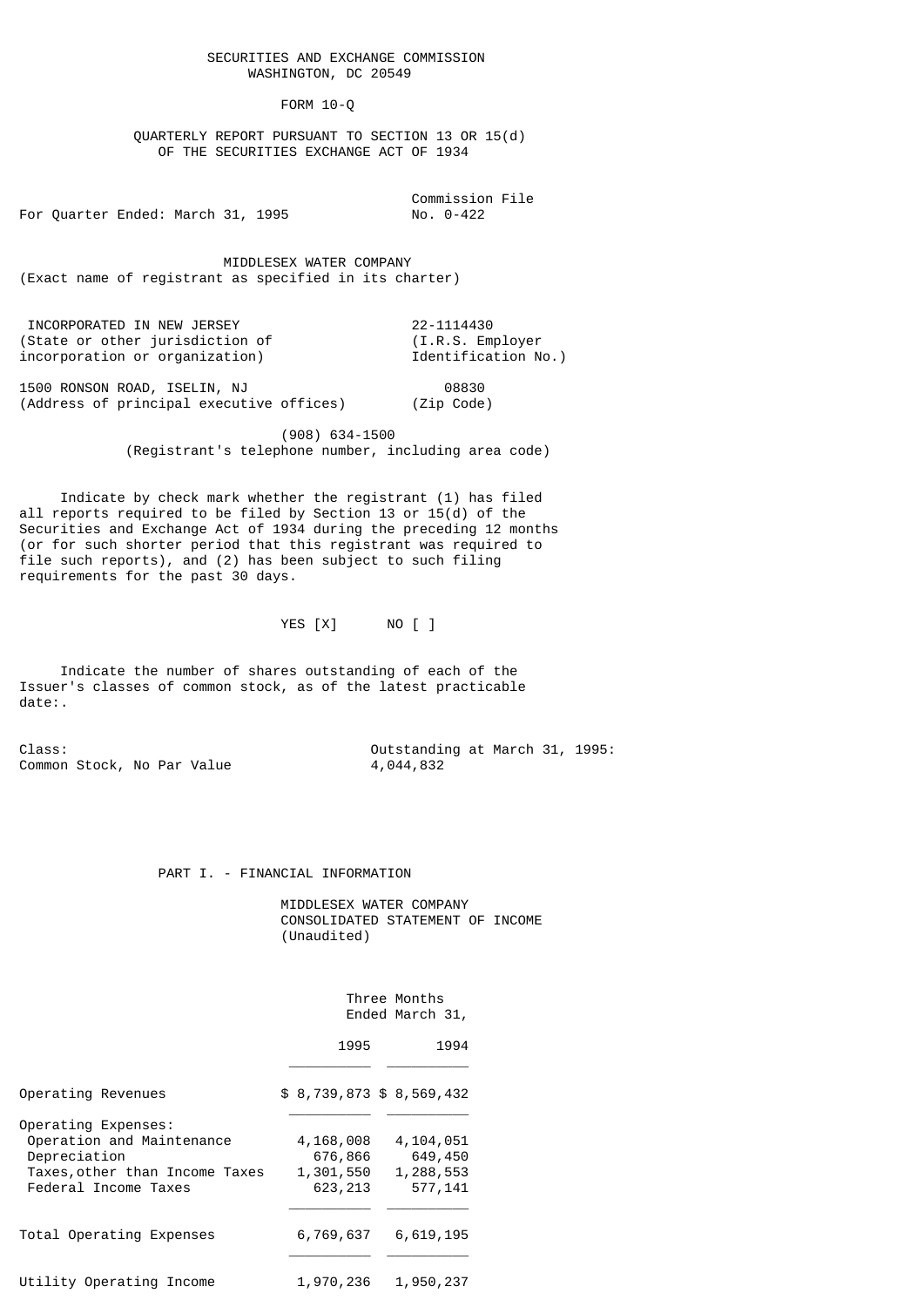| Other Income (Expense) - Net                           | (1, 263)                    | 410                  |  |
|--------------------------------------------------------|-----------------------------|----------------------|--|
| Income before Interest Charges<br>Interest Charges     | 1,968,973<br>755,973        | 1,950,647<br>742,455 |  |
| Net Income<br>Preferred Stock Dividend<br>Requirements | 1,213,000<br>39,737         | 1,208,192<br>61,519  |  |
| Earnings Applicable to<br>Common Stock                 | \$1, 173, 263 \$1, 146, 673 |                      |  |
| Earnings per Share of<br>Common Stock                  | \$0.29                      | \$0.29               |  |
| Average Number of Common<br>Shares Outstanding         | 4,037,147                   | 3,983,525            |  |
| Cash Dividends Paid per<br>Common Share                | \$0.27                      | $$0.26$ $1/4$        |  |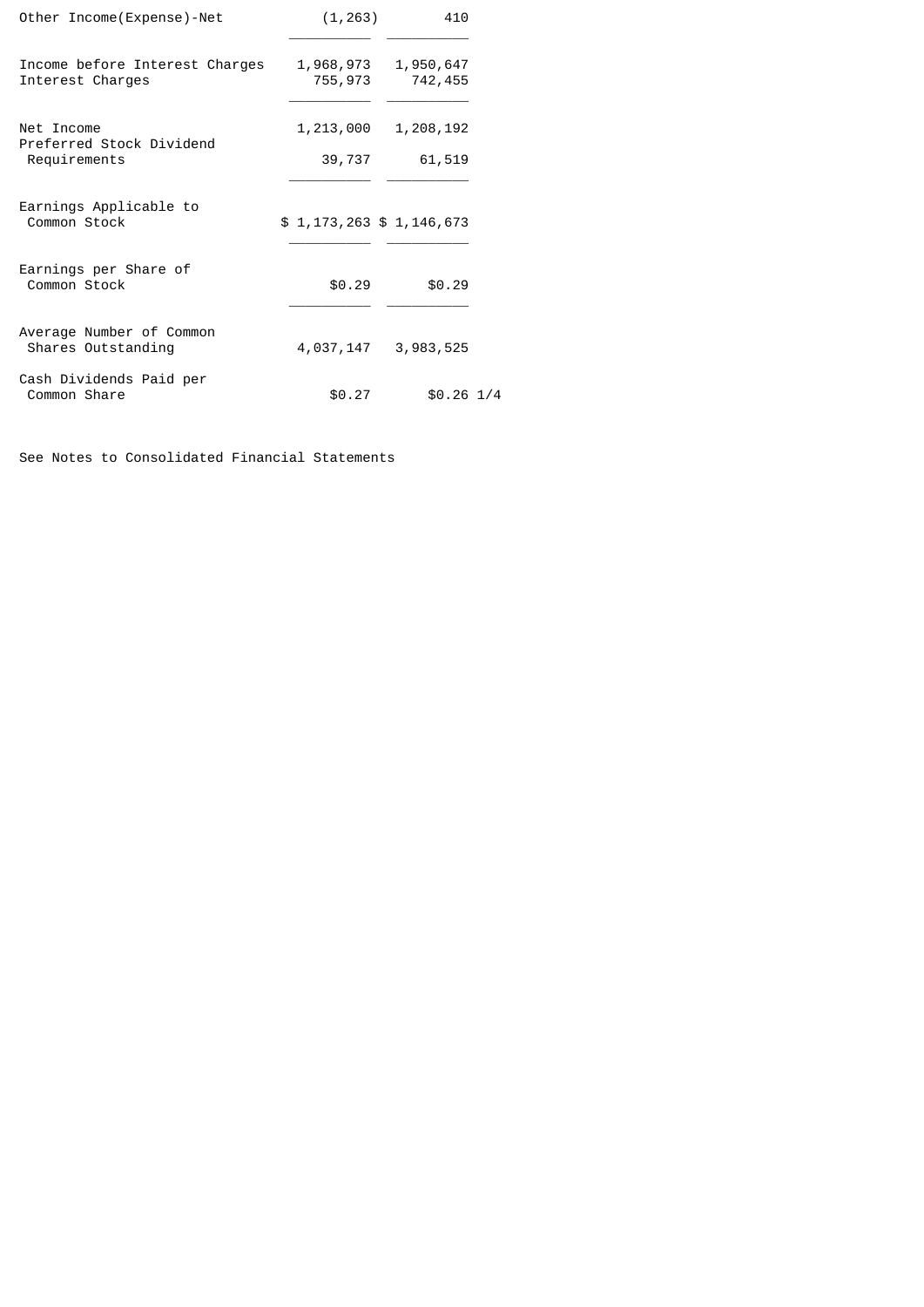## MIDDLESEX WATER COMPANY CONSOLIDATED BALANCE SHEETS

# ASSETS AND OTHER DEBITS

|                                              | March 31,<br>1995 | December 31,<br>1994 |
|----------------------------------------------|-------------------|----------------------|
|                                              | (Unaudited)       |                      |
| UTILITY PLANT:                               |                   |                      |
| Water Production                             | \$25,755,520      | \$25,612,023         |
| Transmission and Distribution                | 94,006,270        | 93, 334, 300         |
| General                                      | 11, 266, 147      | 11, 202, 947         |
| Construction Work in Progress                | 451,035           | 262, 249             |
| <b>TOTAL</b>                                 | 131, 478, 972     | 130, 411, 519        |
| Less Accumulated Depreciation                | 22, 204, 975      | 21,668,506           |
| UTILITY PLANT-NET                            | 109,273,997       | 108,743,013          |
| NONUTILTY PROPERTY-NET                       | 465, 312          | 400,209              |
| <b>CURRENT ASSETS:</b>                       |                   |                      |
| Cash and Cash Equivalents                    | 5,611,466         | 3,854,186            |
| Marketable Securities                        | 954,086           | 933,298              |
| Accounts Receivable(net of allowance         |                   |                      |
| for doubtful accounts)                       | 3,243,666         | 4,236,800            |
| Unbilled Revenues                            | 2, 109, 494       | 2, 143, 795          |
| Materials and Supplies(at average cost)      | 1,046,685         | 991, 116             |
| Prepayments                                  | 384,449           | 503,808              |
| TOTAL CURRENT ASSETS                         | 13,349,846        | 12,663,003           |
| DEFERRED CHARGES:                            |                   |                      |
| Regulatory Assets                            | 5,908,531         | 5,818,530            |
| Unamortized Debt Expense                     | 3,059,979         | 3,082,420            |
| Preliminary Survey and Investigation Charges | 655,587           | 653,328              |
| Other                                        | 822,739           | 1,052,255            |
| TOTAL DEFFERED CHARGES                       | 10,446,836        | 10,606,533           |
| TOTAL                                        | \$133,535,991     | \$132,412,758        |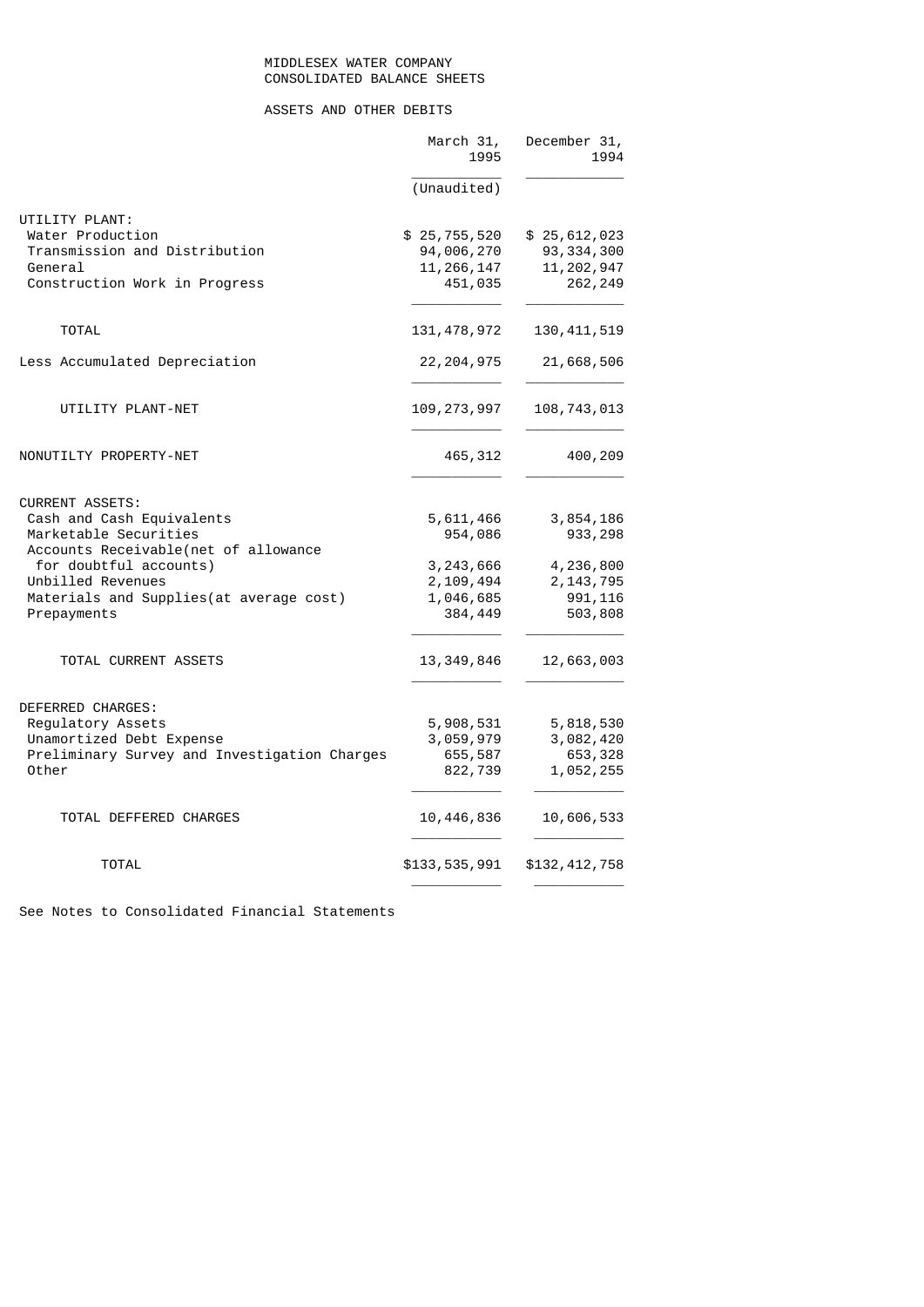# MIDDLESEX WATER COMPANY CONSOLIDATED BALANCE SHEETS

# LIABILITIES AND OTHER CREDITS

|                                             | March 31,<br>1995<br>Unaudited) | December 31,<br>1994 |
|---------------------------------------------|---------------------------------|----------------------|
| CAPITALIZATION(see accompanying statements) | \$97,355,761                    | \$97, 141, 200       |
| <b>CURRENT LIABILITIES:</b>                 |                                 |                      |
| Accounts Payable                            | 1,491,005                       | 1,616,945            |
| Customer Deposits                           | 322,351                         | 308,174              |
| Taxes Accrued                               | 6,067,494                       | 4,444,372            |
| Interest Accrued                            | 413,522                         | 1, 134, 223          |
| Other                                       | 899,604                         | 877,283              |
| TOTAL CURRENT LIABILITIES                   | 9,193,976                       | 8,380,997            |
| DEFERRED CREDITS:                           |                                 |                      |
| Customer Advances for Construction          | 8,994,586                       | 9,199,363            |
| Accumulated Deferred Investment Tax Credits | 2,434,173                       | 2,452,096            |
| Accumulated Deferred Federal Income Taxes   | 9,780,215                       | 9,767,241            |
| Other                                       | 1,605,282                       | 1,312,961            |
| TOTAL DEFERRED CREDITS                      | 22, 814, 256                    | 22,731,661           |
| CONTRIBUTIONS IN AID OF CONSTRUCTION        | 4, 171, 998                     | 4,158,900            |
| <b>TOTAL</b>                                | \$133,535,991                   | \$132,412,758        |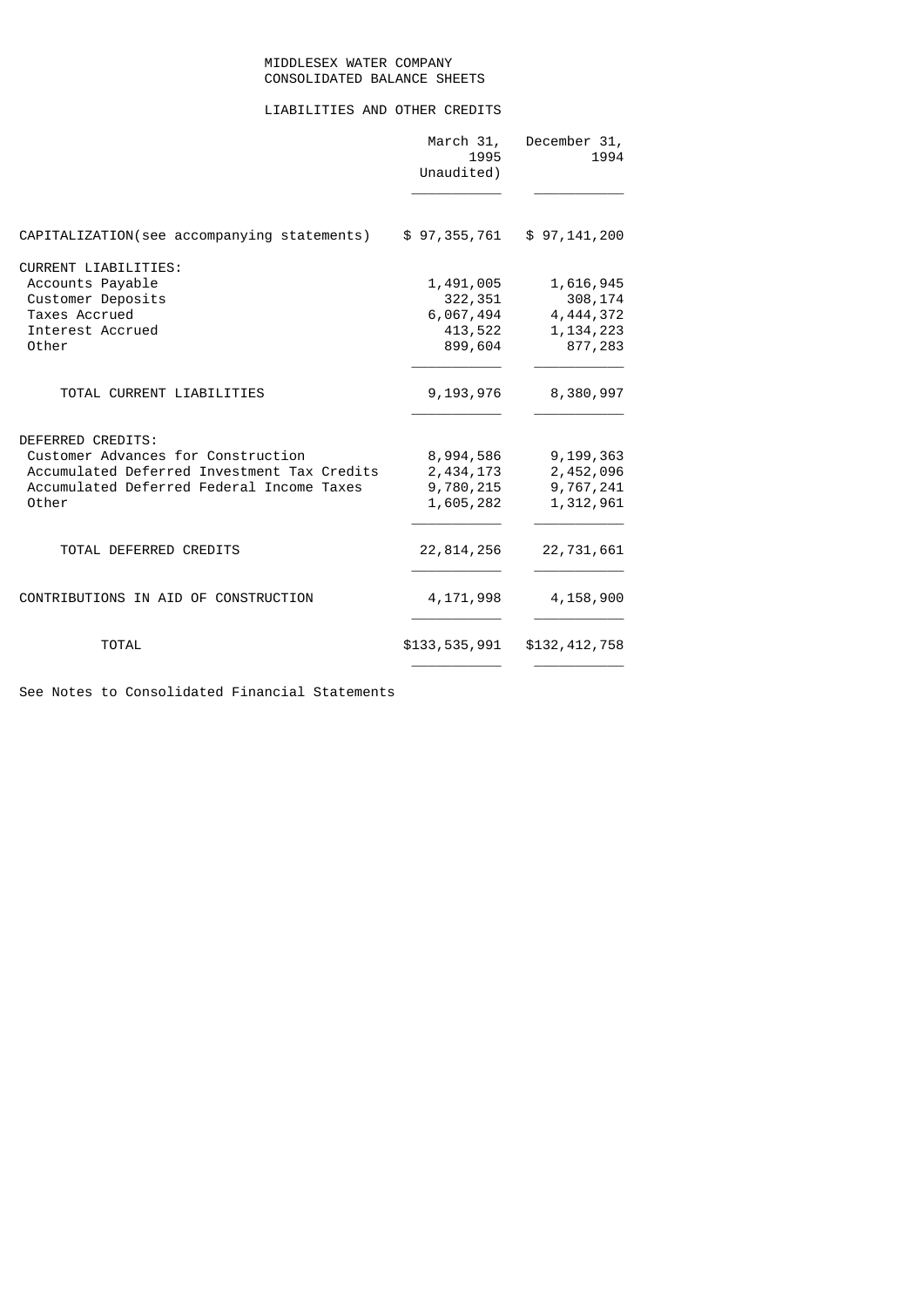## MIDDLESEX WATER COMPANY CONSOLIDATED STATEMENTS OF CAPITALIZATION AND RETAINED EARNINGS

|                                                                                                                                                                                                                                                 | March 31,<br>1995<br>(Unaudited)                                 | December 31,<br>1994                                             |
|-------------------------------------------------------------------------------------------------------------------------------------------------------------------------------------------------------------------------------------------------|------------------------------------------------------------------|------------------------------------------------------------------|
| CAPITALIZATION:<br>Common Stock, No Par Value<br>Authorizied, 6,000,000 Shares<br>Outstanding Shares-1995, 4, 044, 832                                                                                                                          |                                                                  |                                                                  |
| 1994, 4, 030, 834<br>Retained Earnings                                                                                                                                                                                                          | \$27,405,643<br>17,783,813                                       | \$27,151,673<br>17,699,422                                       |
| TOTAL COMMON EQUITY                                                                                                                                                                                                                             | 45, 189, 456                                                     | 44,851,095                                                       |
| Cumulative Preference Stock, No Par Value<br>Authorized, 100, 000 Shares; Outstanding, None.<br>Cumulative Preferred Stock, No Par Value,<br>Authorized, 69, 418 Shares                                                                         |                                                                  |                                                                  |
| Convertible:<br>Outstanding, \$7 Series-14, 901 Shares<br>Nonredeemable:                                                                                                                                                                        | 1,564,605                                                        | 1,564,605                                                        |
| Outstanding, \$7 Series-1995, 1, 017 Shares<br>1994, 2, 255 Shares<br>Outstanding, \$4.75 Series-10,000 Shares                                                                                                                                  | 101,700<br>1,000,000                                             | 225,500<br>1,000,000                                             |
| TOTAL CUMULATIVE PREFERRED STOCK                                                                                                                                                                                                                | 2,666,305                                                        | 2,790,105                                                        |
| Long-term Debt:<br>First Mortgage Bonds:<br>7.25%, Series R, due July 1, 2021<br>5.20%, Series S, due October 1, 2022<br>5.25%, Series T, due October 1, 2023<br>6.40%, Series U, due February 1, 2009<br>5.25%, Series V, due February 1, 2029 | 6,000,000<br>12,000,000<br>6,500,000<br>15,000,000<br>10,000,000 | 6,000,000<br>12,000,000<br>6,500,000<br>15,000,000<br>10,000,000 |
| TOTAL LONG-TERM DEBT                                                                                                                                                                                                                            | 49,500,000                                                       | 49,500,000                                                       |
| TOTAL CAPITALIZATION                                                                                                                                                                                                                            | \$ 97,355,761                                                    | \$ 97,141,200                                                    |
|                                                                                                                                                                                                                                                 | Three Months Ended<br>March 31,<br>1995<br>(Unaudited)           | Year Ended<br>December 31,<br>1994                               |
| RETAINED EARNINGS:<br>BALANCE AT BEGINNING OF PERIOD<br>Net Income                                                                                                                                                                              | \$17,699,422<br>1,213,000                                        | \$16,615,466<br>5,495,372                                        |
|                                                                                                                                                                                                                                                 |                                                                  |                                                                  |

| <b>TOTAL</b>               | 18,912,422   | 22, 110, 838 |
|----------------------------|--------------|--------------|
| Cash Dividends:            |              |              |
| Cumulative Preferred Stock | 39,303       | 180,006      |
| Common Stock               | 1,089,306    | 4,231,410    |
| TOTAL DEDUCTIONS           | 1,128,609    | 4,411,416    |
| BALANCE AT END OF PERIOD   | \$17,783,813 | \$17,699,422 |

\_\_\_\_\_\_\_\_\_\_\_ \_\_\_\_\_\_\_\_\_\_\_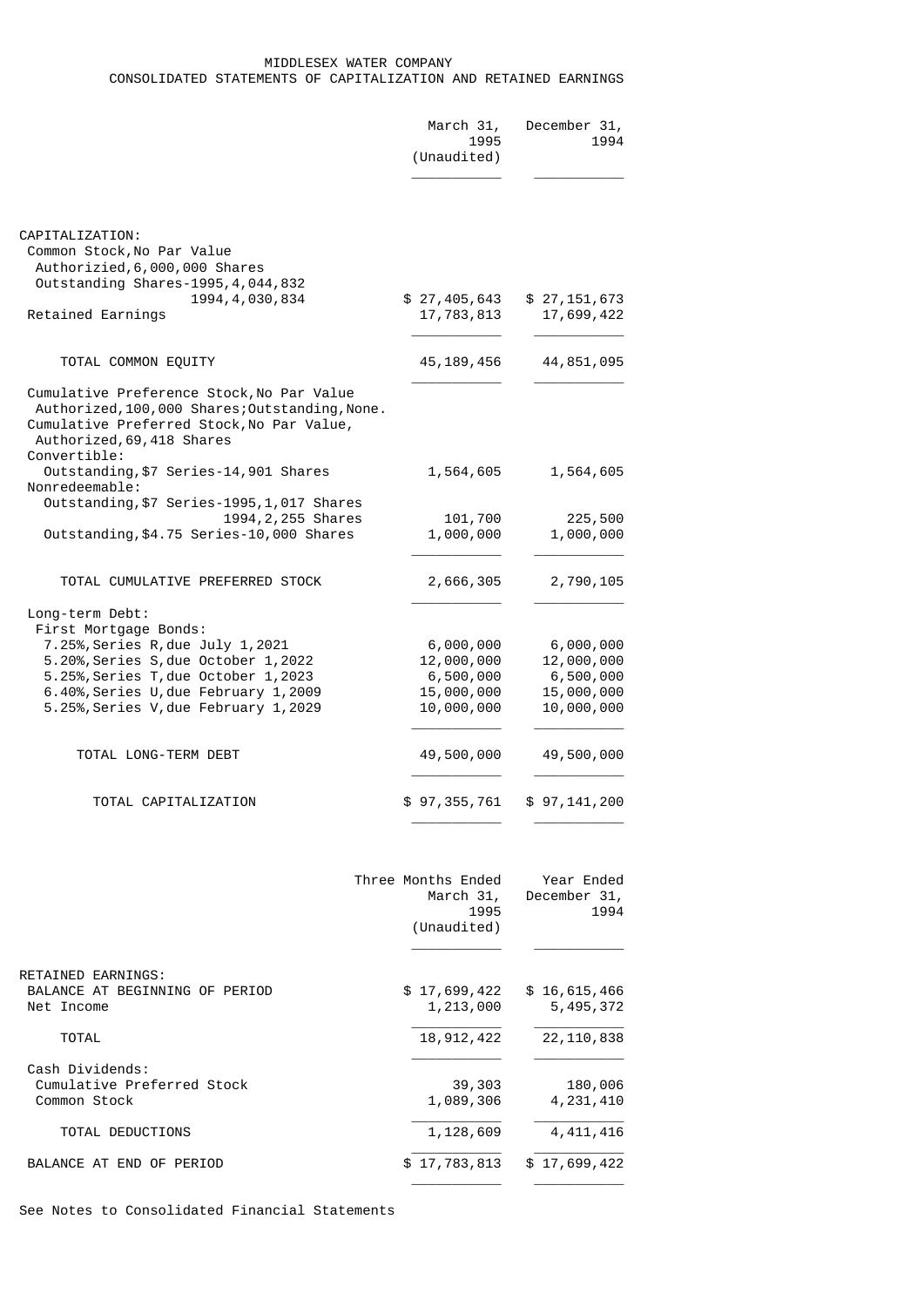### MIDDLESEX WATER COMPANY CONSOLIDATED STATEMENTS OF CASH FLOWS (Unaudited)

|                                                                                                                    |          | 1995                    |          | Three Months Ended March 31,<br>1994 |
|--------------------------------------------------------------------------------------------------------------------|----------|-------------------------|----------|--------------------------------------|
| CASH FLOW FROM OPERATING ACTIVITIES:                                                                               |          |                         |          |                                      |
| Net Income<br>Adjustments To Reconcile Net Income to<br>Net Cash Provided by Operating Activities:                 | \$       | 1,213,000               |          | \$1,208,192                          |
| Depreciation                                                                                                       |          | 676,866                 |          | 649,450                              |
| Amortization of Deferred Charges                                                                                   |          | 45,981                  |          | 101,585                              |
| Provision for Deferred Income Taxes                                                                                |          | 12,974                  |          | 300,820                              |
| Amortization of Investment Tax Credit<br>Changes in Current Assets and Liabilities:                                |          | (17, 923)               |          | (17, 923)                            |
| Accounts Receivables                                                                                               |          | 993, 134                |          | 202,989                              |
| Materials and Supplies<br>Accounts Payable                                                                         |          | (55, 569)<br>(125, 940) |          | (33, 786)                            |
| Accrued Income Taxes                                                                                               |          | 1,623,122               |          | (273, 052)<br>1.225,696              |
| Accrued Interest                                                                                                   |          | (720, 701)              |          | (27, 878)                            |
| Unbilled Revenues                                                                                                  |          | 34,301                  |          | 76,100                               |
| Other-Net                                                                                                          |          | 207,339                 |          | 91, 919                              |
| NET CASH PROVIDED BY OPERATING ACTIVITIES                                                                          |          | 3,886,584               |          | 3,504,112                            |
| CASH FLOWS FROM INVESTING ACTIVITIES:                                                                              |          |                         |          |                                      |
| Utility Plant Expenditures                                                                                         |          | (1, 207, 850)           |          | (554, 647)                           |
| Marketable Securities                                                                                              |          | (20, 788)               |          | 0                                    |
| Preliminary Survey and Investigation Charges<br>Other-Net                                                          |          | (2, 259)<br>83, 327     |          | (7, 714)<br>(48, 978)                |
| NET CASH USED IN INVESTING ACTIVITIES                                                                              |          | (1, 147, 570)           |          | (611, 339)                           |
| CASH FLOW FROM FINANCING ACTIVITIES:<br>Redemption of Long-term Debt                                               |          | 0                       |          | (12, 500, 000)                       |
| Issuance of Long-term Debt                                                                                         |          | 0                       |          | 25,000,000                           |
| Short-term Bank Borrowings(Repayments)                                                                             |          | 0                       |          | (8, 500, 000)                        |
| Long-term Debt Issuance Expense                                                                                    |          | (8,000)                 |          | (1, 132, 943)                        |
| Temporary Cash Investments-Restricted<br>Proceeds from Issuance of Common Stock                                    |          | 216,384<br>253,970      |          | 217,500<br>214,780                   |
| Payment of Preferred Dividends                                                                                     |          | (39, 303)               |          | (54, 566)                            |
| Payment of Common Dividends                                                                                        |          | (1,089,306)             |          | (1, 045, 099)                        |
| Customer Advances-Net                                                                                              |          | (191, 679)              |          | 22,679                               |
| Redemption of Preferred Stock                                                                                      |          |                         |          | $(123, 800)$ $(1, 224, 000)$         |
| NET CASH PROVIDED FROM FINANCING ACTIVITIES                                                                        |          | (981, 734)              |          | 998,351                              |
| NET CHANGE IN CASH AND CASH EQUIVALENTS                                                                            |          | 1,757,280               |          | 3,891,124                            |
| CASH AND CASH EQUIVALENTS AT<br>BEGINNING OF PERIOD                                                                |          | 3,854,186               |          | 1, 146, 245                          |
| CASH AND CASH EQUIVALENTS AT<br>END OF PERIOD                                                                      | \$       | 5,611,466               |          | \$5,037,369                          |
| SUPPLEMENTAL DISCLOSURE OF CASH FLOWS INFORMATION:<br>Cash Paid During the Period for:<br>Interest<br>Income Taxes | \$<br>\$ | 1,442,625<br>61,000     | \$<br>\$ | 740,081<br>117,000                   |
|                                                                                                                    |          |                         |          |                                      |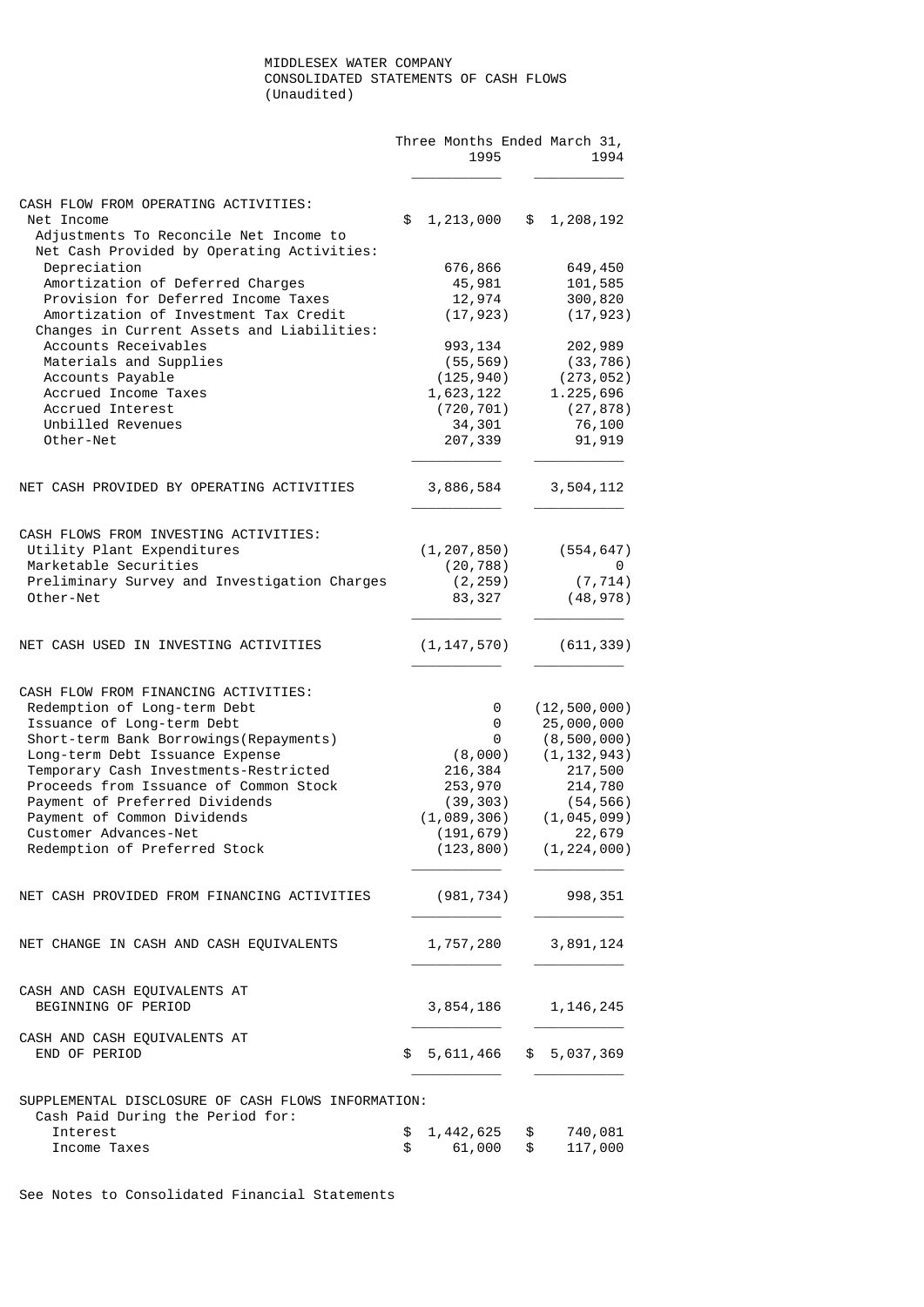#### MIDDLESEX WATER COMPANY

#### NOTES TO CONSOLIDATED FINANCIAL STATEMENTS

#### Note 1 - Summary of Significant Accounting Policies

Consolidation - Middlesex Water Company (Middlesex or the Company) is the parent company of Tidewater Utilities, Inc. (Tidewater or Delaware). White Marsh Environmental Systems, Inc., a corporation formed during the second quarter of 1994, is a wholly-owned subsidiary of Tidewater. The financial statements for Middlesex and its wholly-owned subsidiary are reported on a consolidated basis.

The consolidated notes accompanying the 1994 Form 10-K are applicable to this report and, in the opinion of the Company, the accompanying unaudited consolidated financial statements contain all adjustments (consisting of only normal recurring accruals) necessary to present fairly the financial position as of March 31, 1995 and the results of operations and its cash flows for the periods ended March 31, 1995 and 1994. Information included in the Balance Sheet as of December 31, 1994 has been derived from the Company's audited financial statements included in its annual report on Form 10-K for the year ended December 31, 1994.

### Note 2 - Regulatory Matters

On February 2, 1995, the Company filed a petition with the New Jersey Board of Public Utilities (BPU) seeking approval for a Purchased Water Adjustment Clause (PWAC). A PWAC is a regulatory vehicle that allows New Jersey water utilities to pass along to, or credit, customers' changes in the cost of purchasing water, without the need for filing a full base rate case. The Company is seeking recovery of approximately \$0.1 million of increased costs. A decision on this matter is expected to be rendered during the second quarter of 1995.

#### Note 3 - Capitalization

Preferred Stock - During the first quarter, the Company purchased and retired 1,238 shares of the nonredeemable \$7.00 Series at the stated purchase price of \$100 per share.

Common Stock - During the three months ended March 31, 1995, 13,998 common shares (\$0.3 million) were issued under the Company's Dividend Reinvestment and Common Stock Purchase Plan.

#### Note 4 - Commitments

On April 21, 1995, the Company completed the asset purchase of a 2,200 customer water utility and a 2,200 customer waste water utility in Burlington County, New Jersey. The newly acquired systems are called Pinelands Water Company and Pinelands Sewer Company. These systems will not have a material impact on the Company's revenues and will require substantial rate increases to attain profitability.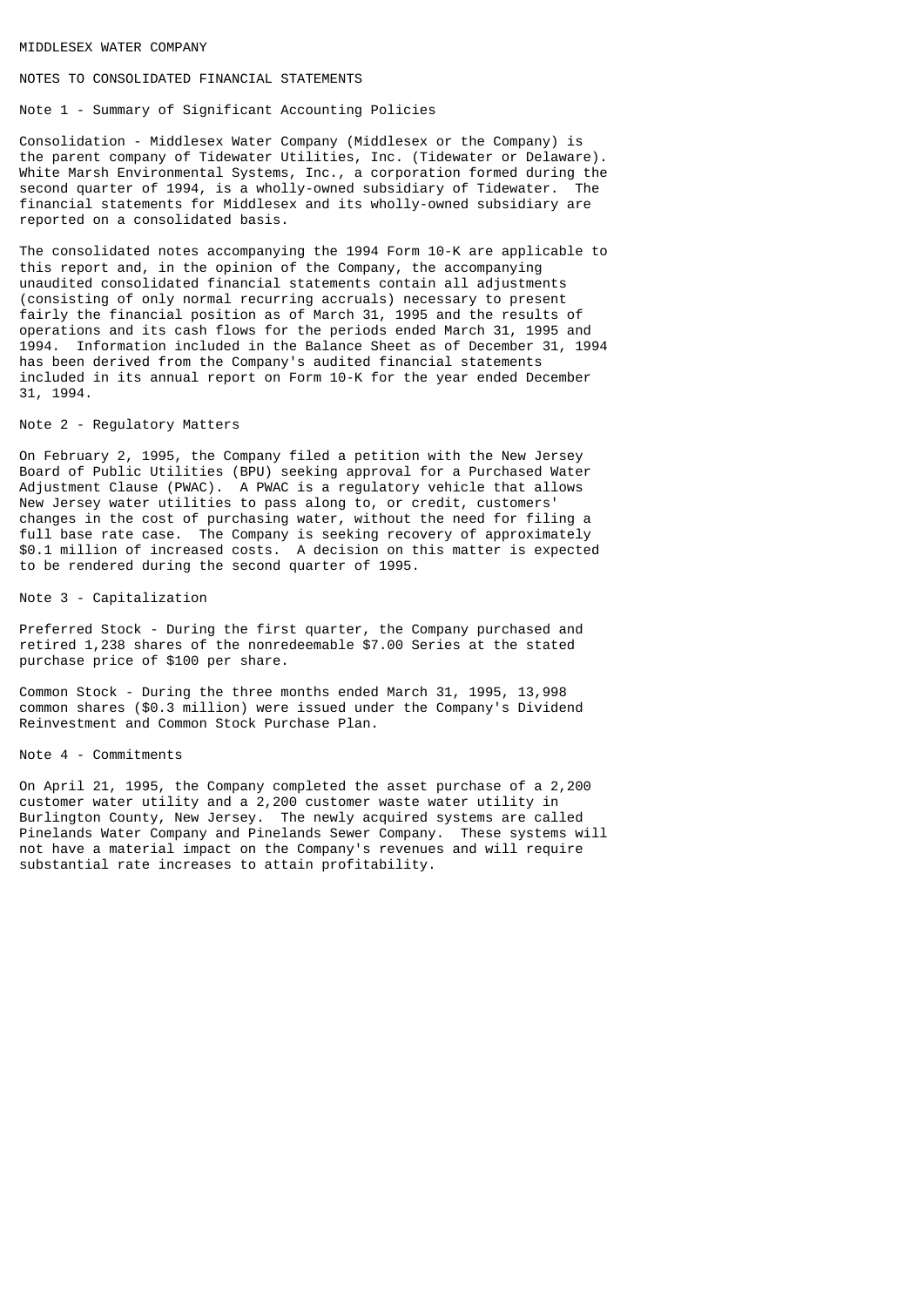#### MIDDLESEX WATER COMPANY

MANAGEMENT'S DISCUSSION AND ANALYSIS OF FINANCIAL CONDITION AND RESULTS OF OPERATIONS FOR THE THREE MONTHS ENDED MARCH 31, 1995 COMPARED TO MARCH 31, 1994

Revenues rose by \$0.2 million or 2.0%. Higher consumption levels and customer connection fees from Tidewater operations were the primary reason for the increase. Delaware customer accounts grew by 2.4% during the quarter.

Operation and Maintenance expenses increased \$0.1 million or 1.6% due to chemicals, insurance, normal maintenance and labor. These higher expenses were partially offset by lower purchased water and power costs. Depreciation expense increased by 4.2%, reflecting plant additions of almost \$6.0 million since March 31, 1994. Federal Income Tax rose by 8.0% due to a higher level of taxable income from Delaware operations. Although Net Income was at the same level, Earnings Applicable to Common Stock rose by 2.3% as a result of lower preferred stock outstanding.

Capital Resources: The consolidated capital program for 1995, estimated at \$7.2 million, includes \$5.0 million for routine plant additions and \$2.2 million for special plant additions. The \$5.0 million for routine items includes \$1.6 million for mains, \$0.6 million for service lines, \$0.5 million for meters and \$2.3 million for various other items. The \$2.2 million for special plant additions includes \$1.1 million for water production facilities in Delaware, \$0.3 million for treatment of well supplies, \$0.2 million for treatment plant expansion, \$0.1 million for Robinson's Branch Dam Project, and \$0.5 million for South River Basin Regional Supply Project.

Liquidity: To finance the 1995 capital program, the Company will utilize internally-generated cash and cash balances on hand at December 31, 1994. Capital expenditures of \$1.2 million have been incurred through March 31, 1995.

- PART II. OTHER INFORMATION
- Item 1. Legal Proceedings
- None.<br>Them 2. Chang Changes in Securities
- None.
- Item 3. Defaults upon Senior Securities None.<br>Item 4. Submi
- Submission of Matters to a Vote of Security Holders None.
- Item 5. Other Information
- None.<br>Item 6. Exhib
- Exhibits and Reports on Form 8-K: Exhibits - None. Reports on Form 8-K - None.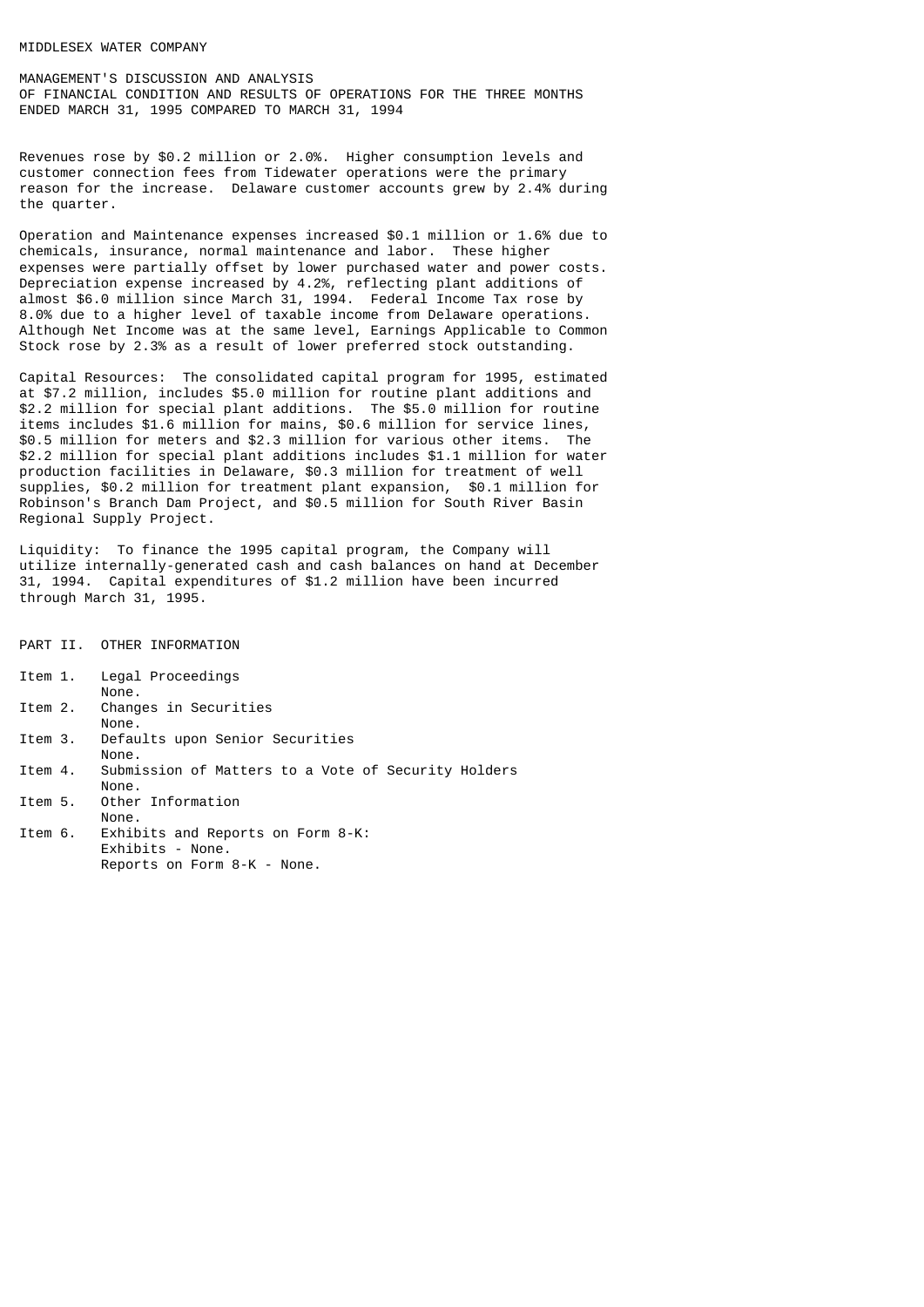#### SIGNATURE

 Pursuant to the requirements of the Securities Exchange Act of 1934, the registrant has duly caused this report to be signed on its behalf by the undersigned thereto duly authorized.

> MIDDLESEX WATER COMPANY (Registrant)

Date: May 11, 1995 /Ernest C. Gere/

 Ernest C. Gere Senior Vice President and Chief Financial Officer